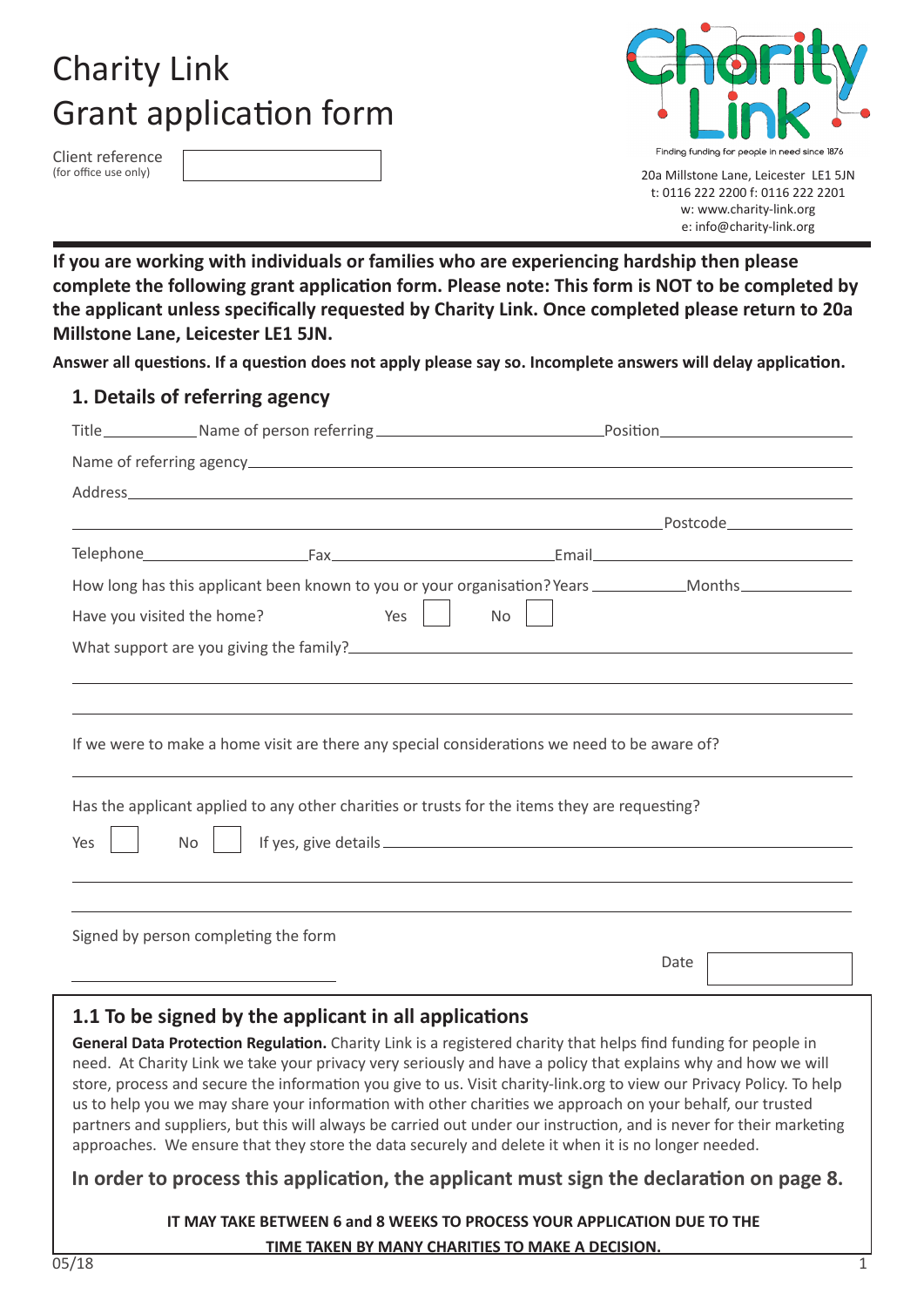# **2. Details of applicant**

 **to help. These groups include those of a particular disability, religion, age, occupation, place of birth or residency status. Charities have very rigid rules and will only assist individuals who fall into particular groups the charity has been set up If this information is not provided the applicant will be excluded from a range of funding options from which they might otherwise have received help.**

| Title:<br>Ms<br>Mrs<br>Mr                             | Miss<br>Family name____<br>Other                                                                                                                                                                                                        |
|-------------------------------------------------------|-----------------------------------------------------------------------------------------------------------------------------------------------------------------------------------------------------------------------------------------|
|                                                       |                                                                                                                                                                                                                                         |
|                                                       |                                                                                                                                                                                                                                         |
|                                                       |                                                                                                                                                                                                                                         |
|                                                       |                                                                                                                                                                                                                                         |
|                                                       | Telephone_____________________________Length of time at present address? _____________Years ____________Months                                                                                                                          |
| Type of accommodation                                 |                                                                                                                                                                                                                                         |
| Council tenant<br>Owner occupier                      | <b>Housing Association</b><br>Private tenant                                                                                                                                                                                            |
| Nursing home<br>Hostel                                | Supported housing<br>Other                                                                                                                                                                                                              |
|                                                       | Council area (name of borough council or unitary authority) _____________________                                                                                                                                                       |
|                                                       |                                                                                                                                                                                                                                         |
|                                                       |                                                                                                                                                                                                                                         |
| Marital status: Married                               | Civil partnership<br>Single                                                                                                                                                                                                             |
| Separated/Divorced                                    | Widowed<br>Cohabiting                                                                                                                                                                                                                   |
|                                                       |                                                                                                                                                                                                                                         |
| Residency status: British Citizen                     | Full refugee status<br>Indefinite leave to remain                                                                                                                                                                                       |
| Exceptional leave to remain                           | Asylum seeker                                                                                                                                                                                                                           |
|                                                       |                                                                                                                                                                                                                                         |
| Does the applicant have an illness or disability? Yes | If yes, please give details below:<br><b>No</b>                                                                                                                                                                                         |
|                                                       |                                                                                                                                                                                                                                         |
|                                                       |                                                                                                                                                                                                                                         |
|                                                       |                                                                                                                                                                                                                                         |
|                                                       |                                                                                                                                                                                                                                         |
|                                                       |                                                                                                                                                                                                                                         |
| 2.1 Details of applicant's partner                    |                                                                                                                                                                                                                                         |
| Title:<br>Mr<br>Ms<br>Mrs                             | Miss<br>Other<br>Family name                                                                                                                                                                                                            |
|                                                       |                                                                                                                                                                                                                                         |
|                                                       |                                                                                                                                                                                                                                         |
| Does the partner have an illness or disability?       | If yes, please give details below:<br>Yes<br>No                                                                                                                                                                                         |
|                                                       | How does this impact on their daily living?<br><u> and the contract of their daily living</u> and the contract of the contract of the contract of the contract of the<br>interval of the contract of the contract of the contract of th |
|                                                       |                                                                                                                                                                                                                                         |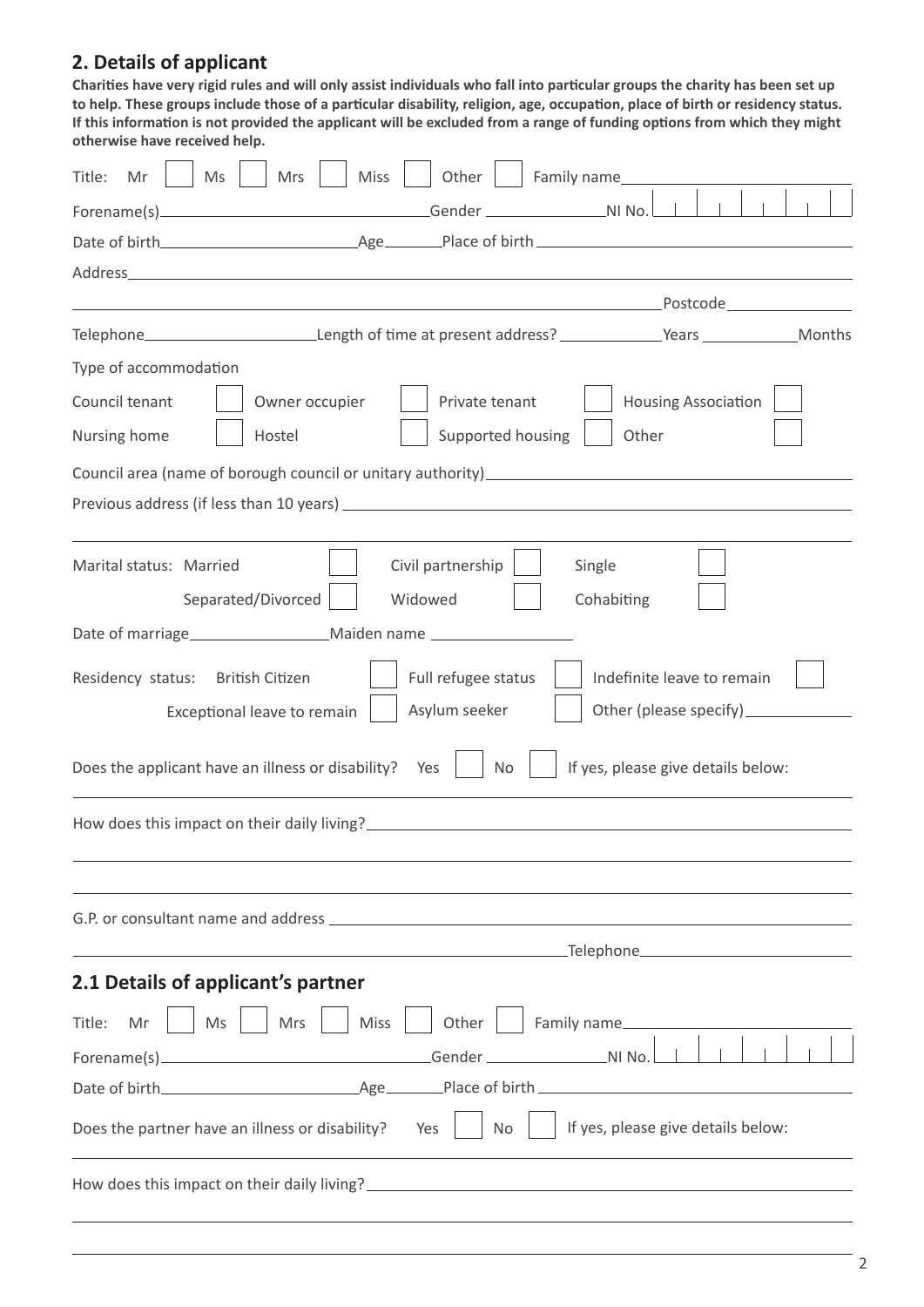# **3. Monitoring information**

**In order to effectively monitor the help we give please provide the following information in respect of the applicant (Applic.) and applicant's partner (Part.).**

| White             | Applic. | Part. |
|-------------------|---------|-------|
| British: English  |         |       |
| British: Scottish |         |       |
| British: Welsh    |         |       |
| British: Other    |         |       |
| Irish             |         |       |
| European          |         |       |
| Other             |         |       |

| Dual heritage         | Applic. | Part. |
|-----------------------|---------|-------|
| White/Black Caribbean |         |       |
| White/Black African   |         |       |
| White/Asian           |         |       |
| Other                 |         |       |

| <b>Black or Black British</b> | Applic. | Part. |
|-------------------------------|---------|-------|
| Caribbean                     |         |       |
| African                       |         |       |
| Somalian                      |         |       |
| Other                         |         |       |

| Asian or Asian British | Applic. | Part. |
|------------------------|---------|-------|
| Indian                 |         |       |
| Pakistani              |         |       |
| Bangladeshi            |         |       |
| Other                  |         |       |

| Other ethnic origin    | Applic. | Part. |
|------------------------|---------|-------|
| Gypsy/Romany/Traveller |         |       |
| Other ethnic group     |         |       |

| Not stated        | Applic. Part. |  |
|-------------------|---------------|--|
| Prefer not to say |               |  |

| Sexual orientation | Applic. | Part. |
|--------------------|---------|-------|
| Lesbian/Gay        |         |       |
| Heterosexual       |         |       |

**Chinese** Applic. Part.

Chinese Other

**Religious belief** Christianity Islam Hinduism Sikhism

|         |       | Prefer not to sa |
|---------|-------|------------------|
|         |       |                  |
| Applic. | Part. |                  |
|         |       | <b>Buddhism</b>  |
|         |       | Judaism          |
|         |       |                  |

|                   | Applic. | Part. |
|-------------------|---------|-------|
| <b>Bisexual</b>   |         |       |
| Prefer not to say |         |       |

|                 | Applic. | Part. |
|-----------------|---------|-------|
| <b>Buddhism</b> |         |       |
| Judaism         |         |       |
| Jainism         |         |       |
| Other           |         |       |

|                   | Applic. | Part. |
|-------------------|---------|-------|
| Atheism           |         |       |
| Prefer not to say |         |       |

## **3.1 Details of children or other adults**

**Give details of any children or other adults living in the household, together with information on illness, disability and employment status as appropriate, including financial contribution to the household.**

| <b>Family Name</b> | Forenames | Date of birth | Ethnic origin<br>(See 3. above) | Relationship to<br>Applicant | School/College/<br>Employment | Payment<br>to<br>household |
|--------------------|-----------|---------------|---------------------------------|------------------------------|-------------------------------|----------------------------|
|                    |           |               |                                 |                              |                               | £                          |
|                    |           |               |                                 |                              |                               | £                          |
|                    |           |               |                                 |                              |                               | £                          |
|                    |           |               |                                 |                              |                               | £                          |
|                    |           |               |                                 |                              |                               | £                          |
|                    |           |               |                                 |                              |                               | £                          |

If any of these children or other adults have an illness or disability, please give details below and explain how this impacts on their daily living?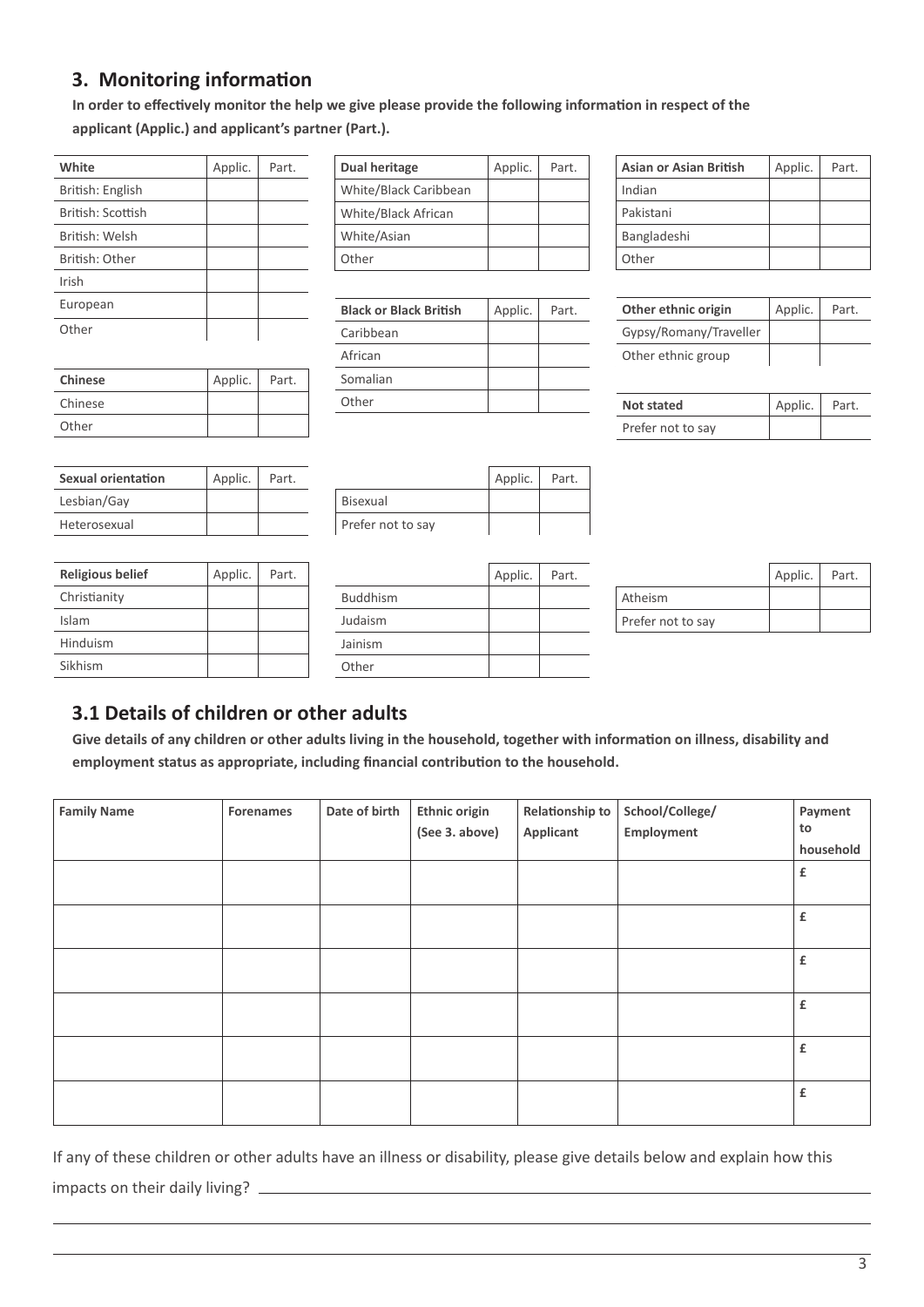## **4. Applicant's work history**

 **provide about any work history the greater chance we have of helping with the items requested. Many charities have funds to help people that have worked in a particular industry or company. The more details you can** 

| Is the applicant employed? | Yes | No. | If yes, please tick | Full time | Part time |
|----------------------------|-----|-----|---------------------|-----------|-----------|
|                            |     |     |                     |           |           |

Please provide ALL current and previous work history. (It does not matter how long ago this was)

| <b>Company name and address</b> |                                                       | <b>Type of business</b> |                        | Job title/occupation |                                            | Approximate dates worked<br>from:<br>to: |                                 |  |
|---------------------------------|-------------------------------------------------------|-------------------------|------------------------|----------------------|--------------------------------------------|------------------------------------------|---------------------------------|--|
|                                 |                                                       |                         |                        |                      |                                            |                                          |                                 |  |
|                                 |                                                       |                         |                        |                      |                                            |                                          |                                 |  |
|                                 |                                                       |                         |                        |                      |                                            |                                          |                                 |  |
|                                 |                                                       |                         |                        |                      |                                            |                                          |                                 |  |
|                                 |                                                       |                         |                        |                      |                                            |                                          |                                 |  |
|                                 |                                                       |                         |                        |                      |                                            |                                          |                                 |  |
|                                 |                                                       |                         |                        |                      |                                            |                                          |                                 |  |
|                                 |                                                       |                         |                        |                      |                                            |                                          |                                 |  |
|                                 | Has the applicant been in the Armed Forces? Yes       |                         |                        | No                   | If available please provide details below: |                                          |                                 |  |
| Name enlisted with              | Regiment/ship/branch                                  |                         | <b>Enlistment date</b> | Discharge date       | Service number                             |                                          | Rank                            |  |
|                                 |                                                       |                         |                        |                      |                                            |                                          |                                 |  |
|                                 |                                                       |                         |                        |                      |                                            |                                          |                                 |  |
|                                 | 4.1 Partner's work history                            |                         |                        |                      |                                            |                                          |                                 |  |
| Is the partner employed?        | Yes                                                   |                         | <b>No</b>              | If yes, please tick  | Full time                                  |                                          | Part time                       |  |
|                                 | Please provide ALL current and previous work history. |                         |                        |                      |                                            |                                          |                                 |  |
| <b>Company name and address</b> |                                                       | <b>Type of business</b> |                        | Job title/occupation |                                            | from:                                    | Approximate dates worked<br>to: |  |
|                                 |                                                       |                         |                        |                      |                                            |                                          |                                 |  |
|                                 |                                                       |                         |                        |                      |                                            |                                          |                                 |  |
|                                 |                                                       |                         |                        |                      |                                            |                                          |                                 |  |
|                                 |                                                       |                         |                        |                      |                                            |                                          |                                 |  |
|                                 |                                                       |                         |                        |                      |                                            |                                          |                                 |  |
|                                 |                                                       |                         |                        |                      |                                            |                                          |                                 |  |
|                                 |                                                       |                         |                        |                      |                                            |                                          |                                 |  |
|                                 |                                                       |                         |                        |                      |                                            |                                          |                                 |  |
|                                 | Has the partner been in the Armed Forces?             |                         | Yes                    | No                   | If available please provide details below: |                                          |                                 |  |

| Name enlisted with $ $ Regiment/ship/branch | Enlistment date   Discharge date | Service number | Rank |
|---------------------------------------------|----------------------------------|----------------|------|
|                                             |                                  |                |      |
|                                             |                                  |                |      |
|                                             |                                  |                |      |
|                                             |                                  |                |      |
|                                             |                                  |                |      |
|                                             |                                  |                |      |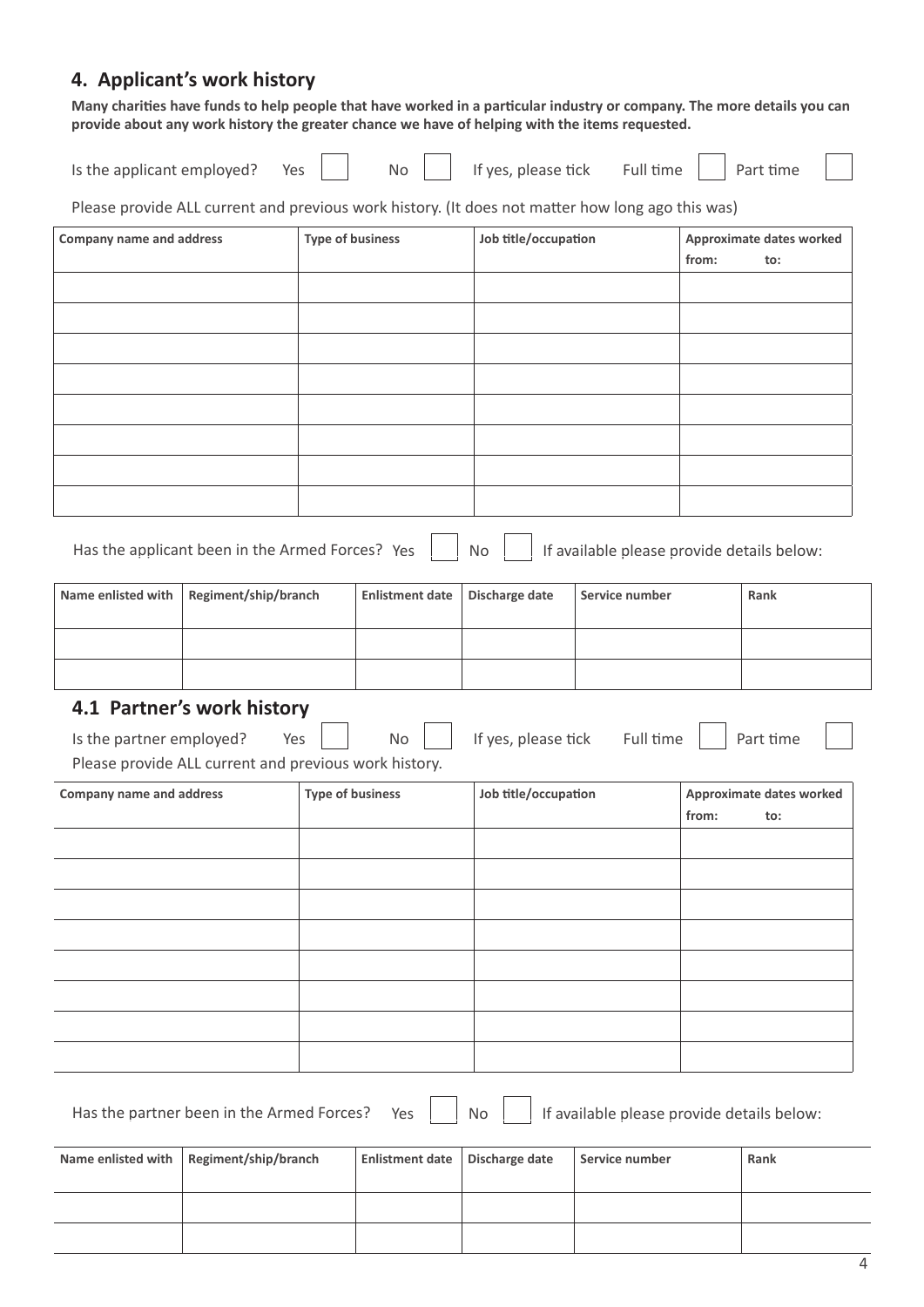## **5. Financial details**

### **5.1 Details of household income and expenditure**

**We need to know the income and expenditure of the full household including any partner or other household members. Please include details of any outstanding loans or credit card and other debts in section 5.4.**

| <b>Weekly income</b>            |                                                                                                                                                                                                                               | <b>Weekly expenditure</b>                                                                                                                                                                                                            |                   | <b>Arrears</b>                                                                                                                                                                                                                |
|---------------------------------|-------------------------------------------------------------------------------------------------------------------------------------------------------------------------------------------------------------------------------|--------------------------------------------------------------------------------------------------------------------------------------------------------------------------------------------------------------------------------------|-------------------|-------------------------------------------------------------------------------------------------------------------------------------------------------------------------------------------------------------------------------|
| Earned income                   | $f$ and $f$                                                                                                                                                                                                                   | Rent/Mortgage                                                                                                                                                                                                                        | $f \sim$          | f                                                                                                                                                                                                                             |
| <b>Working Tax Credit</b>       | $f \sim$                                                                                                                                                                                                                      | Council tax                                                                                                                                                                                                                          |                   | $f \sim$                                                                                                                                                                                                                      |
| Child Tax Credit                | f.                                                                                                                                                                                                                            | Water rates                                                                                                                                                                                                                          |                   | $f \sim$                                                                                                                                                                                                                      |
| <b>Income Support</b>           | f                                                                                                                                                                                                                             | Gas                                                                                                                                                                                                                                  |                   | $f$ and $f$                                                                                                                                                                                                                   |
| JSA income based                | $f \sim$                                                                                                                                                                                                                      | Electricity                                                                                                                                                                                                                          |                   | $f_{\perp}$ and $f_{\perp}$                                                                                                                                                                                                   |
| JSA contribution based          | $f \sim$                                                                                                                                                                                                                      | Telephone                                                                                                                                                                                                                            |                   | $f \sim$                                                                                                                                                                                                                      |
| Child Benefit                   | $f \sim$                                                                                                                                                                                                                      | <b>TV Licence</b>                                                                                                                                                                                                                    |                   | $f_{\perp}$ and $f_{\perp}$                                                                                                                                                                                                   |
| Maintenance/CSA payments        | $f \sim$                                                                                                                                                                                                                      | TV rental                                                                                                                                                                                                                            |                   | $f \sim$                                                                                                                                                                                                                      |
| <b>Incapacity Benefit</b>       | $f$ and $f$ and $f$ and $f$ and $f$ and $f$ and $f$ and $f$ and $f$ and $f$ and $f$ and $f$ and $f$ and $f$ and $f$ and $f$ and $f$ and $f$ and $f$ and $f$ and $f$ and $f$ and $f$ and $f$ and $f$ and $f$ and $f$ and $f$ a | Repairs & Maintenance                                                                                                                                                                                                                |                   | £                                                                                                                                                                                                                             |
| ESA income based                | $f_{\perp}$ and $f_{\perp}$                                                                                                                                                                                                   | Car/Travel expenses                                                                                                                                                                                                                  |                   | $f_{\perp}$ and $f_{\perp}$                                                                                                                                                                                                   |
| <b>ESA contribution based</b>   | $f \sim$                                                                                                                                                                                                                      | Home help/gardening/cleaning £                                                                                                                                                                                                       |                   | $f$ and $f$ and $f$ and $f$ and $f$ and $f$ and $f$ and $f$ and $f$ and $f$ and $f$ and $f$ and $f$ and $f$ and $f$ and $f$ and $f$ and $f$ and $f$ and $f$ and $f$ and $f$ and $f$ and $f$ and $f$ and $f$ and $f$ and $f$ a |
| <b>DLA Care</b>                 | $f \sim$                                                                                                                                                                                                                      | Child care costs                                                                                                                                                                                                                     | $\mathsf{f}$      | $f$ and $f$                                                                                                                                                                                                                   |
| <b>DLA Mobility</b>             | $f$ and $f$                                                                                                                                                                                                                   | Housekeeping (food etc.)                                                                                                                                                                                                             |                   | $f$ and $f$ and $f$ and $f$ and $f$ and $f$ and $f$ and $f$ and $f$ and $f$ and $f$ and $f$ and $f$ and $f$ and $f$ and $f$ and $f$ and $f$ and $f$ and $f$ and $f$ and $f$ and $f$ and $f$ and $f$ and $f$ and $f$ and $f$ a |
| <b>PIP Care</b>                 | $f \sim$                                                                                                                                                                                                                      | Insurance                                                                                                                                                                                                                            |                   | $f_{\perp}$ and $f_{\perp}$                                                                                                                                                                                                   |
| PIP Mobility                    | $f$ and $f$                                                                                                                                                                                                                   | Clothing                                                                                                                                                                                                                             |                   | $f \sim$                                                                                                                                                                                                                      |
| <b>Attendance Allowance</b>     | $f$ and $f$                                                                                                                                                                                                                   | Other (please specify)                                                                                                                                                                                                               | $f \sim$ $\sim$   | $f \sim$                                                                                                                                                                                                                      |
| <b>Carers Allowance</b>         | $f \sim$                                                                                                                                                                                                                      | <u>and the state of the state of the state of the state of the state of the state of the state of the state of the state of the state of the state of the state of the state of the state of the state of the state of the state</u> |                   | $\mathsf{f}$                                                                                                                                                                                                                  |
| <b>State Retirement Pension</b> | $f \sim$                                                                                                                                                                                                                      | <u> 1989 - Johann Harry Harry Harry Harry Harry Harry Harry Harry Harry Harry Harry Harry Harry Harry Harry Harry</u>                                                                                                                | $f \sim$          | $f \sim \frac{1}{2}$                                                                                                                                                                                                          |
| Occupational pension            | f                                                                                                                                                                                                                             |                                                                                                                                                                                                                                      | f                 | $f \sim$                                                                                                                                                                                                                      |
| <b>Pension Credits</b>          | f                                                                                                                                                                                                                             | the control of the control of the control of the                                                                                                                                                                                     | $f_{-}$           | £.                                                                                                                                                                                                                            |
| <b>Widows Pension/Benefit</b>   | f                                                                                                                                                                                                                             | <u> 1989 - Johann Harry Harry Harry Harry Harry Harry Harry Harry Harry Harry Harry Harry Harry Harry Harry Harry</u>                                                                                                                | $f \qquad \qquad$ | $E_{-}$                                                                                                                                                                                                                       |
| <b>Council Tax Support</b>      | f                                                                                                                                                                                                                             | <u> 1990 - John Stein, Amerikaansk politiker (</u>                                                                                                                                                                                   | £                 | $f_{\perp}$ and $f_{\perp}$                                                                                                                                                                                                   |
| <b>Housing Benefit</b>          | f                                                                                                                                                                                                                             |                                                                                                                                                                                                                                      | f                 | £                                                                                                                                                                                                                             |
| <b>Universal Credit</b>         | f                                                                                                                                                                                                                             | the control of the control of the control of the control of                                                                                                                                                                          | $f \sim$          | $f \sim \frac{1}{2}$                                                                                                                                                                                                          |
|                                 |                                                                                                                                                                                                                               |                                                                                                                                                                                                                                      | f                 | $f_{\perp}$ and $f_{\perp}$                                                                                                                                                                                                   |
| <b>Weekly Total</b>             | £.                                                                                                                                                                                                                            | <b>Weekly Total</b>                                                                                                                                                                                                                  | $f_{-}$           | $f$ and $f$ and $f$ and $f$ and $f$ and $f$ and $f$ and $f$ and $f$ and $f$ and $f$ and $f$ and $f$ and $f$ and $f$ and $f$ and $f$ and $f$ and $f$ and $f$ and $f$ and $f$ and $f$ and $f$ and $f$ and $f$ and $f$ and $f$ a |

#### **5.2 Are there any direct deductions from benefit e.g. Social Fund Loan or arrears?**

Yes No I fyes, please give details No I and No I and No I and No I also please give details

# **5.3 Does the applicant /partner have any savings? If so, how much?** £

### **5.4 Debts and loans (excluding mortgage payments) please list all below:**

| Bank/loan company/catalogue club | <b>Weekly Payment</b> |  | Amount to clear |  | What the loan was used for |
|----------------------------------|-----------------------|--|-----------------|--|----------------------------|
|                                  |                       |  |                 |  |                            |
|                                  |                       |  |                 |  |                            |
|                                  |                       |  |                 |  |                            |
|                                  |                       |  |                 |  |                            |
|                                  |                       |  |                 |  |                            |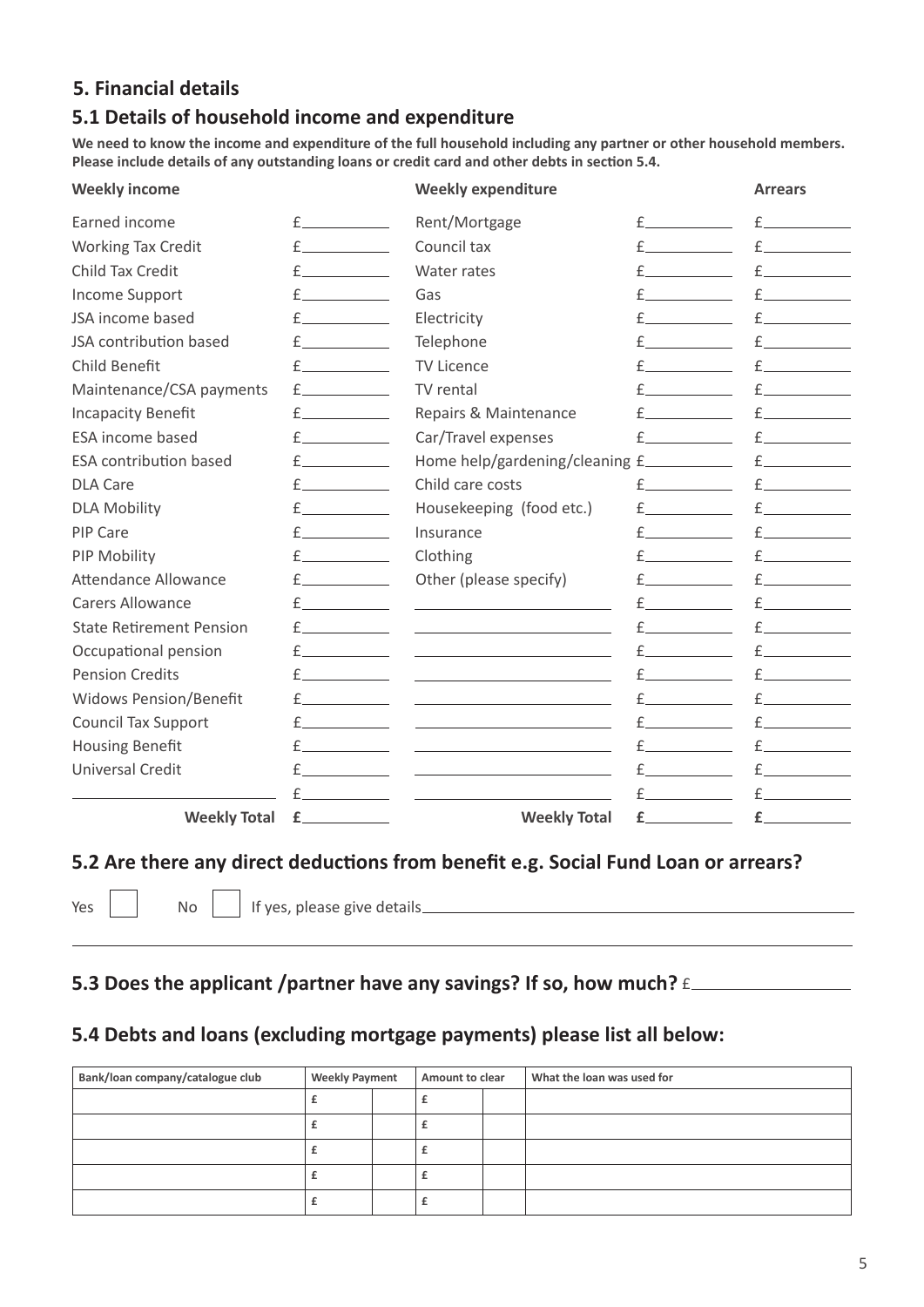## **6. Details of grant requested**

 **be made to all appropriate statutory sources or reasons provided for not doing so. Most charities only consider grant applications if all sources of statutory funding have been exhausted. Applications must** 

 **of equipment, then a quotation will be required. 6.1 Please prioritise the items you are requesting. A quotation is needed for holidays and specialist items other than wheelchairs and power packs. However, if an Occupational Therapist has recommended a specific piece** 

| Items required in order of priority: | Cost |
|--------------------------------------|------|
| л                                    |      |
|                                      |      |
| ◠<br>ر                               |      |

#### **6.2 Has an application been made for one of the following: Social Fund loan,**

**Community Support Grant in Leicester or the Signposting Community Support Service in Leicestershire:** 

If yes, was the application successful?

| If yes, was the application successful? |                                                                                                                        |
|-----------------------------------------|------------------------------------------------------------------------------------------------------------------------|
| <b>No</b>                               |                                                                                                                        |
| Yes                                     | If yes, what item(s) and amount(s) were awarded? _______________________________                                       |
| authority for a Section 17 payment?     | 6.3 If there are children in the family, has an application been made to the local                                     |
| Yes<br><b>No</b>                        |                                                                                                                        |
|                                         |                                                                                                                        |
| family's circumstances.                 | affecting the applicant or family and why the items requested are needed. Please provide a summary of the applicant's/ |
|                                         |                                                                                                                        |
|                                         |                                                                                                                        |
|                                         |                                                                                                                        |
|                                         |                                                                                                                        |
|                                         |                                                                                                                        |
|                                         |                                                                                                                        |
|                                         |                                                                                                                        |
|                                         |                                                                                                                        |
|                                         |                                                                                                                        |
|                                         |                                                                                                                        |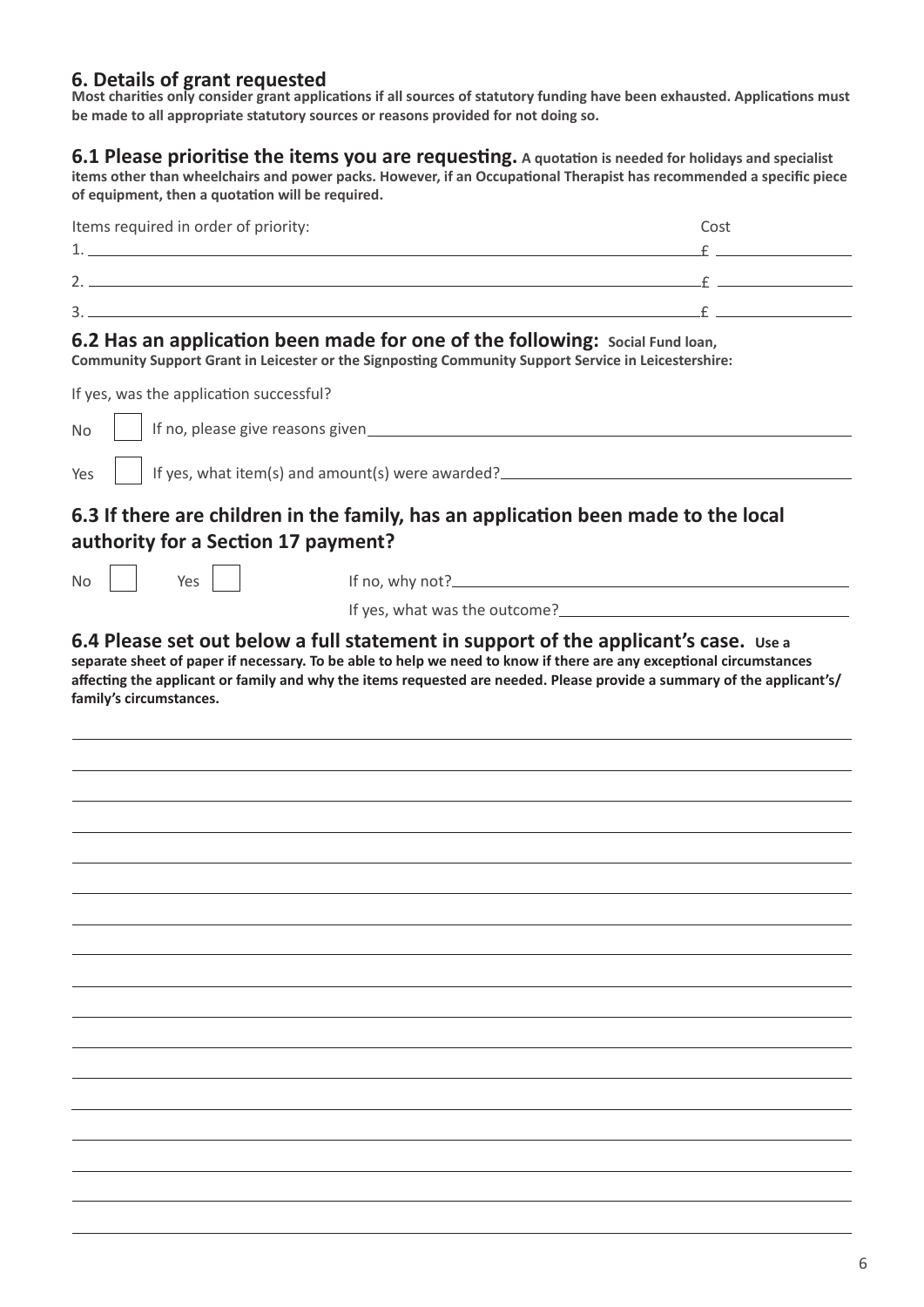# Measuring our impact



Finding funding for people in need since 1876

We need to collect information about the difference that we can make to you and people's lives. This helps us to improve our services, and to explain to our funders the benefits of what we do.

We would therefore be extremely grateful if you could complete this form to tell us a little bit about how you are feeling at the moment. Please include the form with your Charity Link application form. Any information you give will be treated in the strictest confidence. Please tick which most applies to you:

|                                                              | Very low | $\overline{2}$<br>Low | 3<br><b>OK</b> | $\overline{4}$<br>high | 5<br>Very high |
|--------------------------------------------------------------|----------|-----------------------|----------------|------------------------|----------------|
| My level of self-esteem is:                                  |          |                       |                |                        |                |
| The quality of my daily life is:                             |          |                       |                |                        |                |
| My confidence for the future is:                             |          |                       |                |                        |                |
| My control over my life is:                                  |          |                       |                |                        |                |
| My levels of stress and anxiety<br>are:                      |          |                       |                |                        |                |
| My feelings about being able to<br>keep my current home are: |          |                       |                |                        |                |
| My feelings of being able to make<br>my home liveable are:   |          |                       |                |                        |                |
| Please also answer the following only if they apply to you:  |          |                       |                |                        |                |
|                                                              |          |                       |                |                        |                |
| If you have children:                                        |          |                       |                |                        |                |
| My confidence in my child's future:                          |          |                       |                |                        |                |
| If you have a disability or illness:                         |          |                       |                |                        |                |
| My ability to be independent and<br>live the life I choose:  |          |                       |                |                        |                |

Thank you for your time, please return along with your application form.